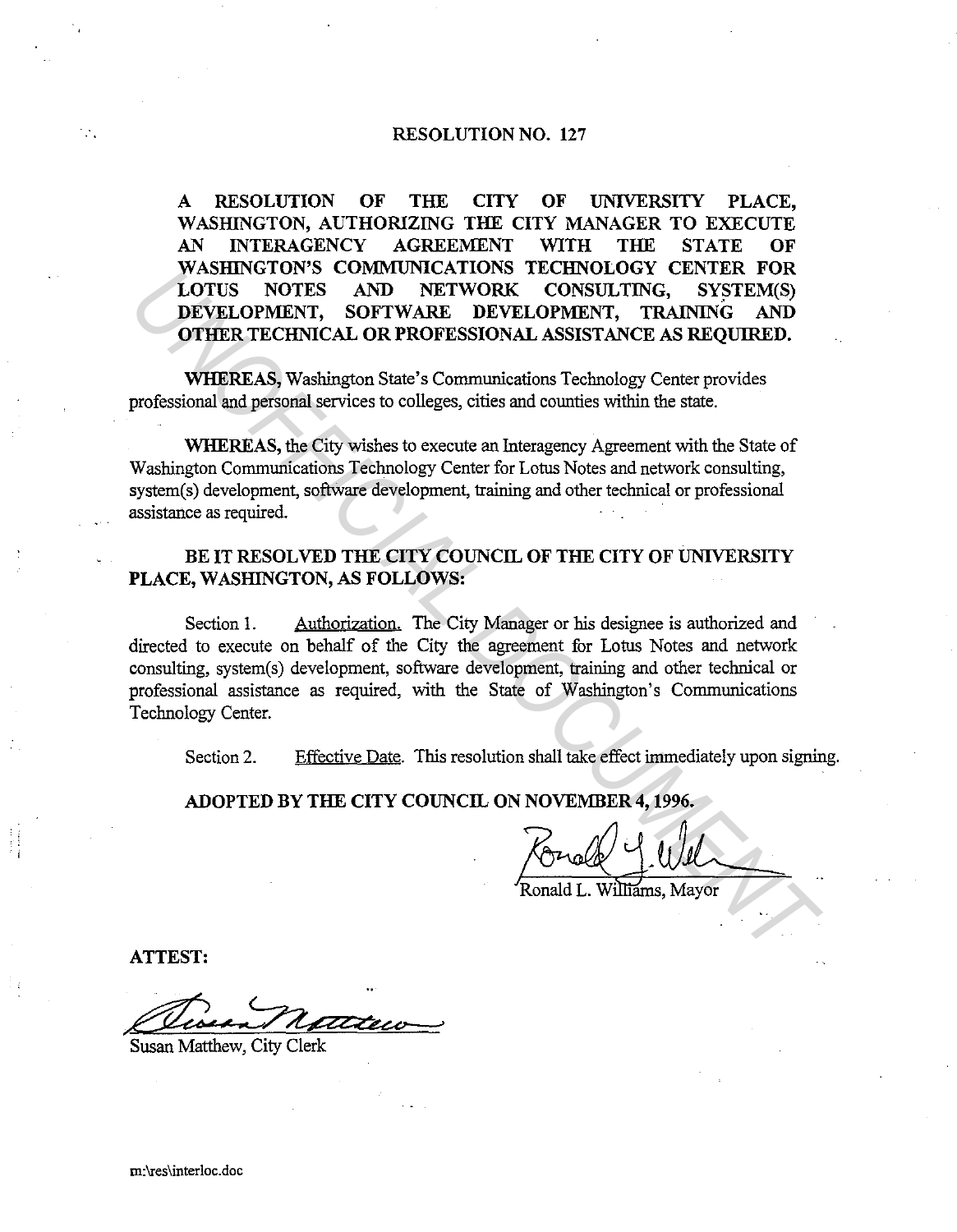Agreement No.

# INTERAGENCY AGREEMENT

## between

## WASHINGTON STATE'S

# COMMUNICATIONS TECHNOLOGY CENTER

**and** 

# CITY OF UNIVERSITY PLACE

THIS AGREEMENT is made and entered into by and between the CITY OF UNIVERSITY PLACE, hereinafter referred to as the "CITY", and the COMMUNICATIONS TECHNOLOGY CENTER, hereinafter referred to as the "CTC". WASHINGTON STATE'S<br> **COMMUNICATIONS TECHNOLOGY CENTER**<br>
THES AGREEMENT is made and exterd in the byand between the CITY OF UNIVERSITY<br>
THES AGREEMENT is made and exterd in the byand between the CITY OF UNIVERSITY<br>
PLACE, h

IT IS THE PURPOSE OF THIS AGREEMENT to provide professional and personal services as follows:

Business Process Redesign Project Management Acquisition Assistance Special Management Services Post-Implementation Review Inter-networking/Wide Area Networking

- 
- 
- Organizational Leadership<br>Network Planning, Design, and Implementation
- 
- Help Desk Services

. -- .

 $\frac{1}{3}$ 

,;\_·-·

- Organizational Assessment  $\leftrightarrow$  Personal Service Contract Acquisition<br>Organizational Leadership  $\leftrightarrow$  Change Management
	-
	- Software Design, Development, Maintenance
- Training and Facilitation  $\longleftrightarrow$  Certification/Knowledge Transfer<br>Help Desk Services  $\longleftrightarrow$  Team Building
	-

#### THEREFORE, IT IS MUTUALLY AGREED THAT:

### STATEMENT OF WQRK

The CTC shall furnish the necessary personnel, equipment, material and/or services and otherwise do all things necessary for or incidental to the performance of the work described in subsequent attachments detailing the scope of services for a specific project.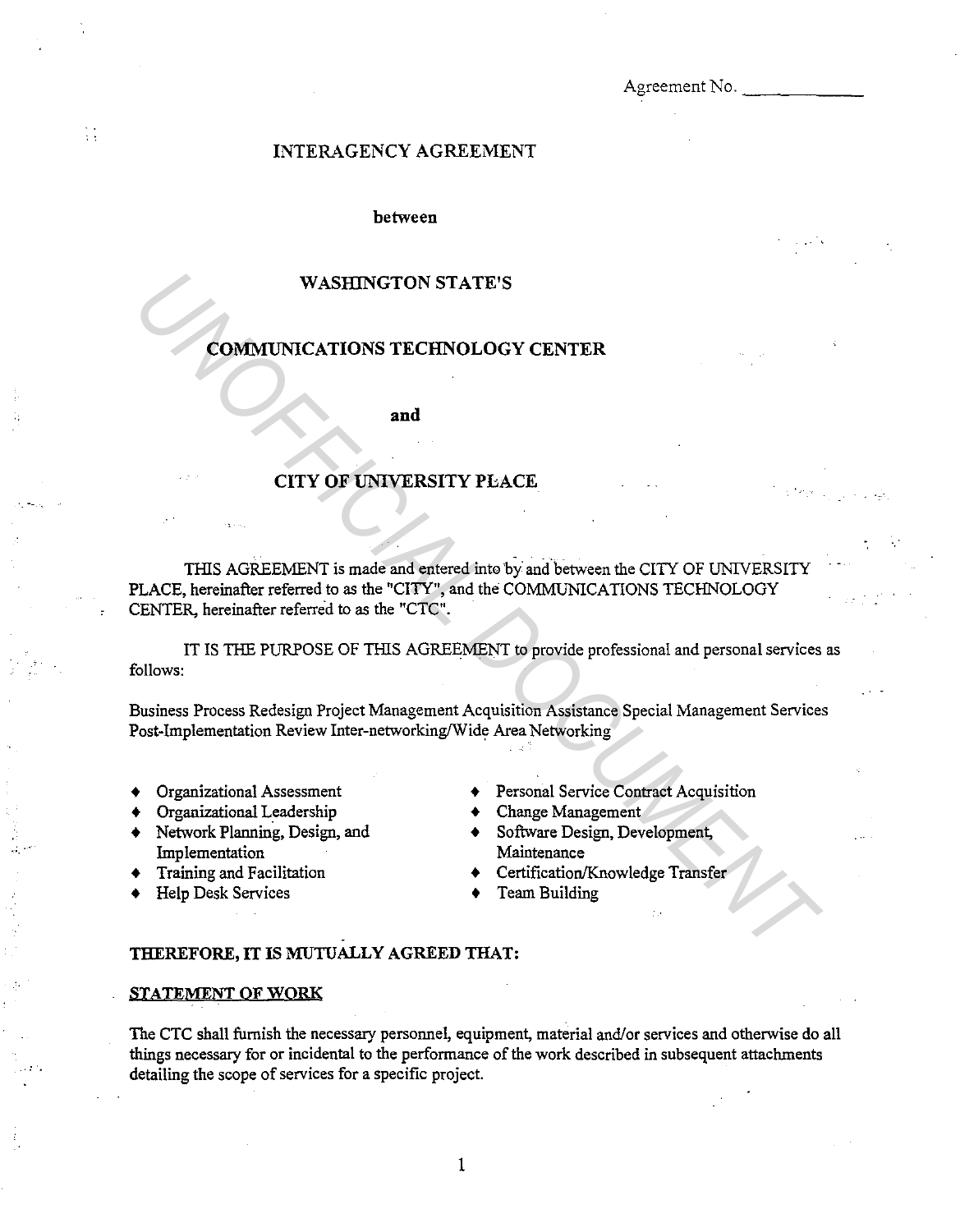## PERIOD OF PERFORMANCE

Subject to its other provisions, the period of performance of this Agreement shall commence on October l, 1996, and be completed on December 31, 1998, unless terminated sooner as provided herein.

## **PAYMENTS**

Compensation for the work provided in accordance with this blanket agreement has been established under the terms of RCW 39.34.130. The parties have estimated that the cost of accomplishing the work herein will not exceed \$[amounts shown on future individual statements of work (referenced as Attachment(s) "A" which may include one or more attachments, i.e. "A-1", "A-2", etc. as work is identified and authorized) attached hereto]. Payment for satisfactory performance of the work shall not exceed this amount unless the parties mutually agree to a higher amount prior to the commencement of any work which will cause the maximum payment to be exceeded. Compensation for services shall be based on CTC cost recovery rates or based on the terms as set forth in the budget in Attachment(s) §§A" which will become incorporated herein as work is identified and authorized.

## BIILJNG PROCEDURE

The CTC shall submit invoices monthly. Payment to the CTC for approved and completed work will be made by warrant or account transfer by the CITY within 30 days of receipt of the invoice. Upon expiration of the contract, any claim for payment not already made shall be submitted within 30 days after the expiration date or the end of the fiscal year, whichever is earlier.

#### RECORDS MAINTENANCE

The parties to this contract shall each maintain books, records, documents and other evidence which sufficiently and properly reflect all direct and indirect costs expended by either party in the performance of the services described herein. These records shall be subject to inspection, review or audit by personnel of both parties, other personnel duly authorized by either party, the Office of the State Auditor, and federal officials so authorized by law. All books, records, documents, and other material relevant to this Agreement will be retained for six years after expiration and the Office of the State Auditor, federal auditors, and any persons duly authorized by the parties shall have full access and the right to examine any of these materials during this period. Attachment(s) "A" which may include one or more attachments, i.e. "A-1", "A-2", etc. as work is detricted and anthorized) attached rerect). Payment for easifectory performance of the work shall denoted which excelled this

Records and other documents, in any medium, furnished by one party to this agreement to the other party, will remain the property of the furnishing party, unless otherwise agreed. The receiving party will not

disclose or make available this material to any third parties without first giving notice to the furnishing party and giving it a reasonable opportunity to respond. Each party will utilize reasonable security procedures and protections to assure that records and documents provided by the other party are not erroneously disclosed to third parties.

#### RIGHTS IN DATA

Unless otherwise provided in a specific statement of work, data which originates from this Agreement shall be "works for hire" as defined by the U.S. Copyright Act of 1976 and shall be owned by the CITY. Data shall include, but not be limited to, reports, documents, pamphlets, advertisements, books magazines, surveys, studies, computer programs, films, tapes, and/or sound reproductions. Ownership includes the right to copyright, patent, register, and the ability to transfer these rights.

2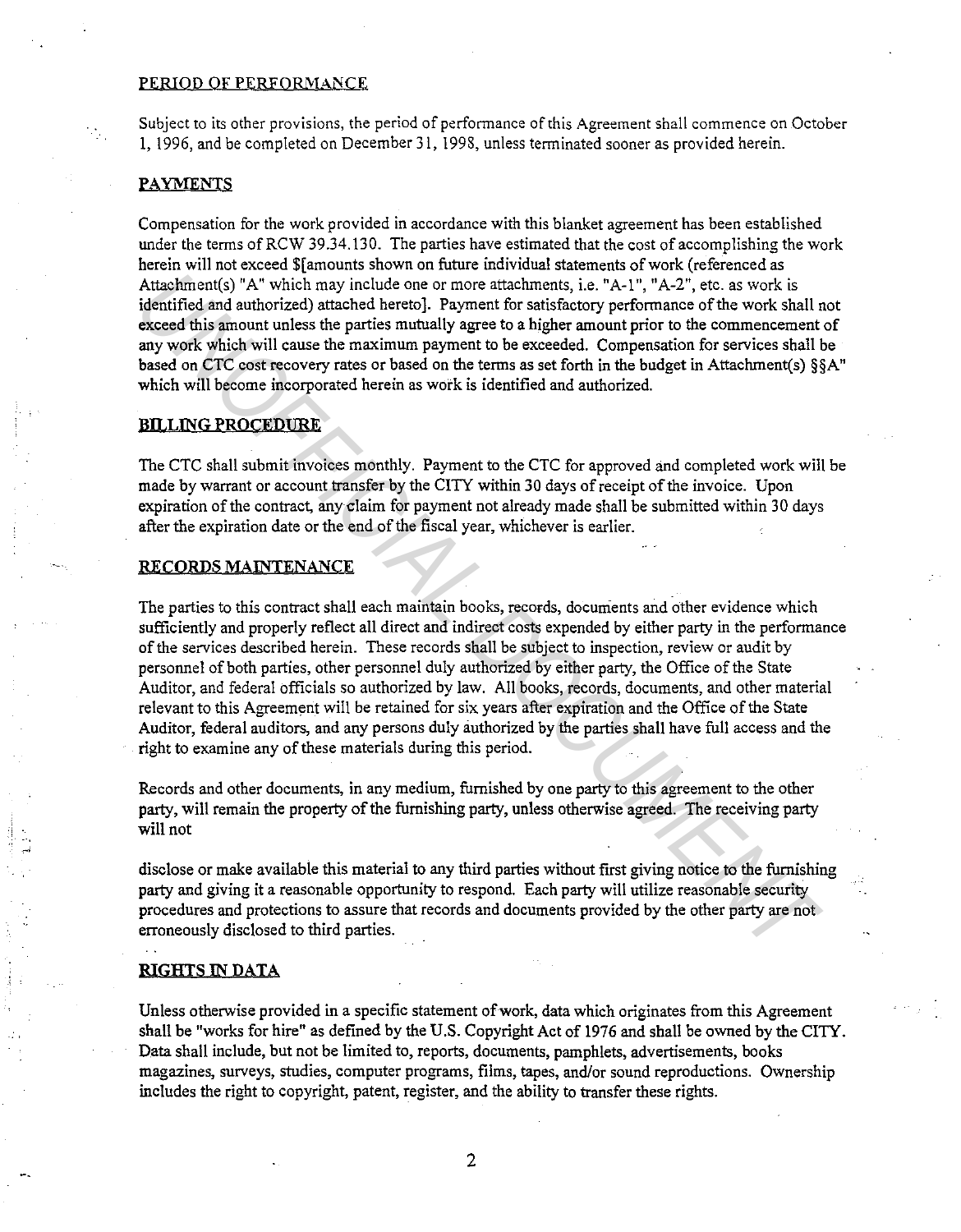## INDEPENDENT CAPACITY

The employees or agents of each party who are engaged in the performance of this Agreement shall continue to be employees or agents of that party and shall not be considered for any purpose to be employees or agents of the other party.

## AGREEMENT ALTERATIONS AND AMENDMENTS

This agreement may be amended by mutual agreement of the parties. Such amendments shall not be binding unless they are in writing and signed by personnel authorized to bind each of the parties.

## **TERMINATION**

 $\frac{1}{2}$  .

Either party may terminate this Agreement upon 30 days' prior written notification to the other party. If this Agreement is so terminated, the parties shall be liable only for performance rendered or costs incurred in accordance with the terms of this Agreement prior to the effective date of termination.

## TERMINATION FOR CAUSE

If for any cause, either party does not fulfill timely and proper manner its obligations under this Agreement, or if either party violates any of these terms and conditions, the aggrieved other party written notice of such failure or violation. The responsible party will be given the opportunity to correct the violation or failure within 15 working days. If failure or violation is not corrected, this Agreement may be terminated immediately by written notice of the aggrieved party to the other.

#### **DISPUTES**

In the event that a dispute arises under this Agreement, it shall be determined by a Dispute Board in the following manner: Each party to this agreement shall appoint one member to the Dispute Board. The members so appointed shall jointly appoint an additional member to the Dispute Board. The Dispute Board shall review the facts, contract terms and applicable statutes and rules and make a determination of the dispute. The determination of the Dispute Board shall be final and binding on the parties hereto. As an alternative to this process, either of the parties may request intervention by the Governor, as provided by RCW 43.17.330, in which event the Governor's process will control. **UNITEE THE SET AND SET AS A SET AND SET AND SET AND SET AND SET AND SET AND SET AND SET AND SET AND SET AND SET AND SET AND SET AND SET AND SET AND SET AND SET AND SET AND SET AND SET AND SET AND SET AND SET AND SET AND S** 

## **GOVERNANCE**

This contract is entered into pursuant to and under the authority granted by the laws of the state of Washington and any applicable federal laws. The provisions of this agreement shall be construed to conform to those laws.

In the event of an inconsistency in the terms of this Agreement, or between its terms and any applicable statute or rule, the inconsistency shall be resolved by giving precedence in the following order:

a. applicable state and federal statutes and rules;

b. statement of work; and

c. any other provisions of the agreement, including materials incorporated by reference.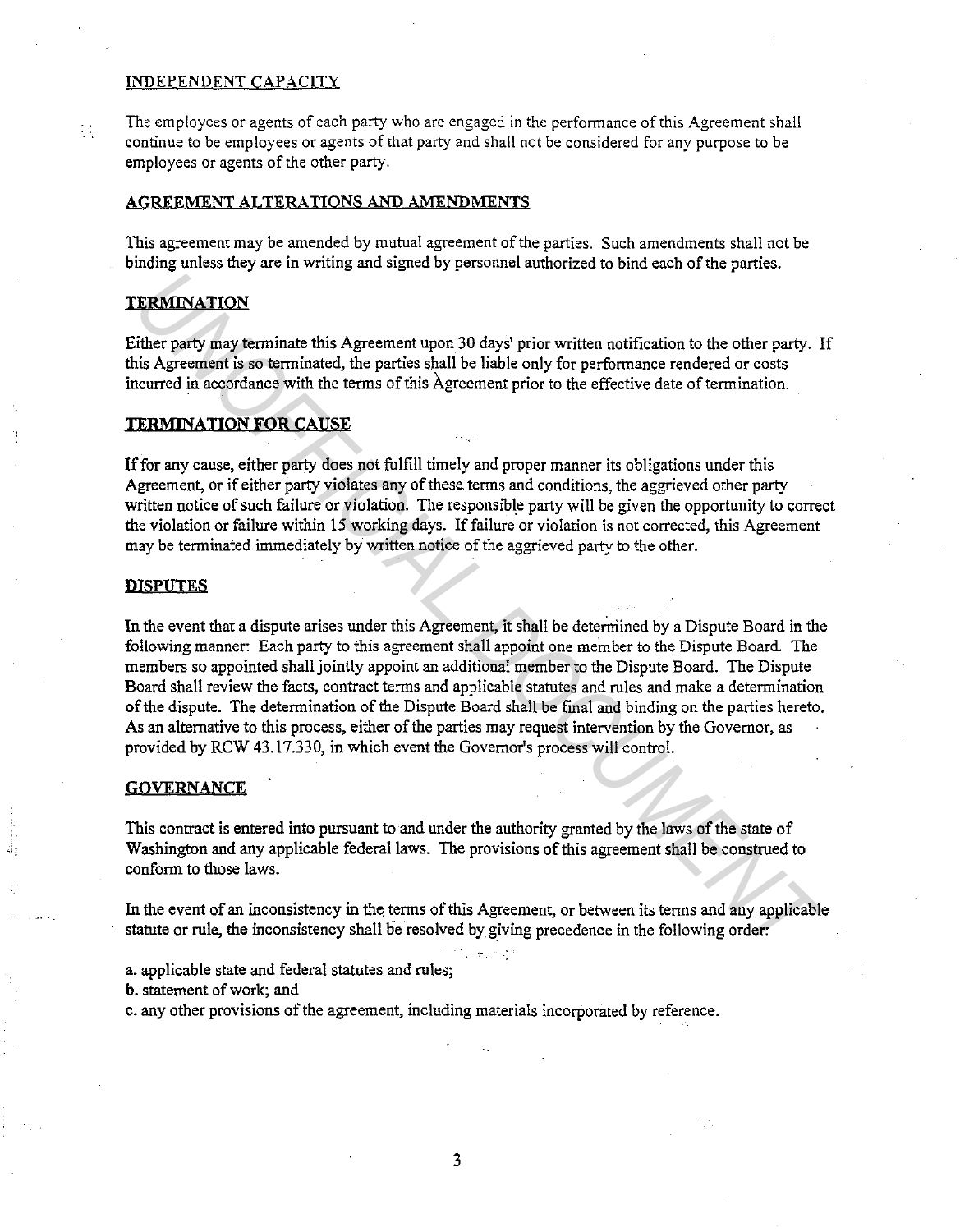### ASSIGNMENT

The work to be provided under this Agreement, and any claim arising thereunder, is not assignable or delegable by either party in whole or in part, without the express prior written consent of the other party, which consent shall not be unreasonably withheld.

### WAIVER

 $\mathcal{L}_{\mathcal{A}}$ 

A failure by either party to exercise its rights under this agreement shall not preclude that party from subsequent exercise of such rights and shall not constitute a waiver of any other rights under this Agreement unless stated to be such in a writing signed by an authorized representative of the party and attached to the original Agreement.

# **SEVERABILITY**

If any provision of this Agreement or any provision of any document incorporated by reference shall be held invalid, such invalidity shall not-affect the other provisions of this Agreement which can be given effect without the invalid provision, if such remainder conforms to the requirements of applicable law and the fundamental purpose of this agreement, and to this end the provisions of this Agreement are declared to be severable. Agreement unless stated to be such in a writing signed by an authorized representative of the party and<br> **IEVERABILITY**<br> **IEVERABILITY**<br> **IEVERABILITY**<br> **IEVERABILITY**<br> **IEVERABILITY**<br> **IEVERABILITY**<br> **IEVERABILITY**<br> **IEVE** 

## ALL WRITINGS CONTAINED HEREIN

This Agreement contains all the terms and conditions agreed upon by the parties. No other understandings, oral or otherwise, regarding the subject matter of this Agreement shall be deemed to . exist or to bind any of the parties hereto.

#### CONTRACT MANAGEMENT

.The program manager for each of the parties shall be responsible for and shall be the contact person for all communications and billings regarding the performance of this Agreement.

The Program Manager for the City of University Place is: *Darrel Bowman, Information Systems Manager* 

*3715 Bridge Port Way West Suite B University Place WA 98466 (206) 460-2525* 

The Program Manager for CTC is: · *Daniel P.* C. *Fannin 120 Union Avenue S.E. Suite 218 Olympia WA 98501 (360) 664-2482*